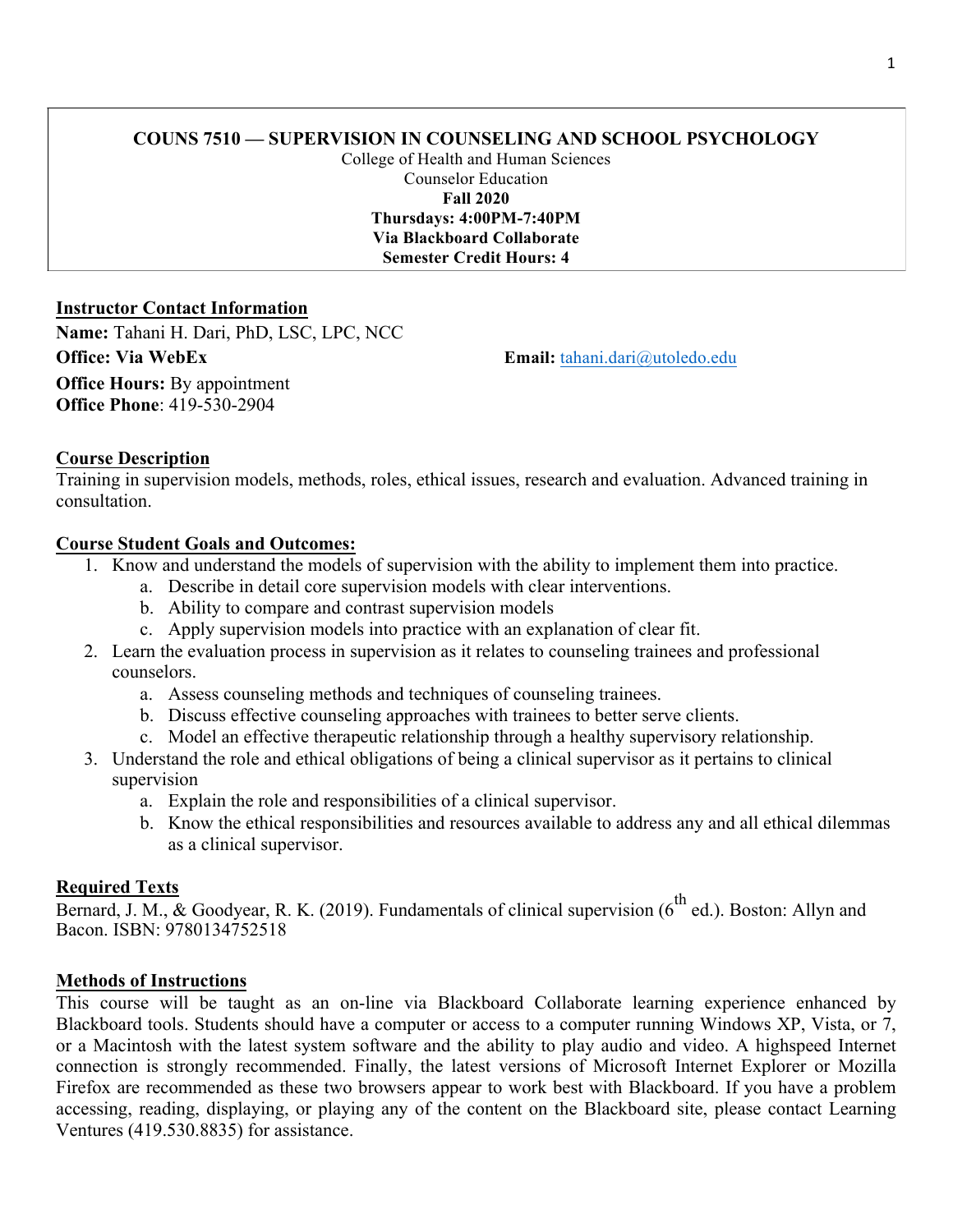# **Content Areas**

The course contributes to meeting the Council on Accreditation of Counseling and Related Educational Programs (CACREP) accreditation doctoral standards related (2016 CACREP Section 6.B.2). Specifically, this course addresses the following Doctoral Standards for Supervision:

| <b>Student Learning Outcomes</b>                                                              | <b>CACREP</b>    | <b>Evidence</b>                                                                    | Method of                                 |
|-----------------------------------------------------------------------------------------------|------------------|------------------------------------------------------------------------------------|-------------------------------------------|
|                                                                                               | <b>Standards</b> | Text:<br>Fundamentals of                                                           | <b>Assessment</b>                         |
|                                                                                               |                  | Clinical<br>Supervision (FCS)                                                      |                                           |
| Supervision                                                                                   |                  |                                                                                    |                                           |
| Know and understand the purposes of clinical supervision                                      | 6.B.2.a          | FCS<br>chapter 1,<br>Introduction to<br>clinical<br>supervision,<br>module & video | Course assessment<br>techniques<br>(CATs) |
| Apply theoretical frameworks and models of clinical supervision                               | 6.B.2.b          | <b>FCS</b><br>Chapters 1-3                                                         | Course assessment<br>techniques<br>(CATs) |
|                                                                                               |                  |                                                                                    | Student<br>Discussion Leads               |
|                                                                                               |                  |                                                                                    | Supervision<br>Outcome-<br>Assignment     |
| Review roles and relationships related to clinical supervision                                | 6.B.2.c          | <b>FCS</b><br>Chapter 4 &<br>Chapter 5                                             | Course assessment<br>techniques<br>(CATs) |
| Demonstrate skills of clinical supervision                                                    | 6.B.2.d          | FCS<br>Chapter 12                                                                  | Course assessment<br>techniques<br>(CATs) |
|                                                                                               |                  |                                                                                    | Student<br><b>Discussion Leads</b>        |
|                                                                                               |                  |                                                                                    | Supervision<br>Outcome-<br>Assignment     |
| Develop opportunities for developing a personal style of clinical<br>supervision              | 6.B.2.e          | FCS<br>Chapter 5                                                                   | Course assessment<br>techniques<br>(CATs) |
| Describe assessment of supervisees' developmental level and other relevant<br>characteristics | 6.B.2.f          | FCS<br>Chapter 12                                                                  | Course assessment<br>techniques<br>(CATs) |
|                                                                                               |                  |                                                                                    | Supervision<br>Outcome-<br>Assignment     |
| Know and apply modalities of clinical supervision and the use of<br>technology                | 6.B.2.g.         | <b>FCS</b><br>Chapter 8 & 9                                                        | Course assessment<br>techniques<br>(CATs) |
|                                                                                               |                  |                                                                                    | Supervision<br>Outcome-<br>Assignment     |
| Discuss administrative procedures and responsibilities related to clinical<br>supervision     | 6.B.2.h          | <b>FCS</b><br>Chapter 7                                                            | Course assessment<br>techniques<br>(CATs) |
| Review evaluation, remediation, and gatekeeping in clinical supervision                       | 6.B.2.i          | <b>FCS</b><br>Chapter 10                                                           | Course assessment<br>techniques<br>(CATs) |
|                                                                                               |                  |                                                                                    |                                           |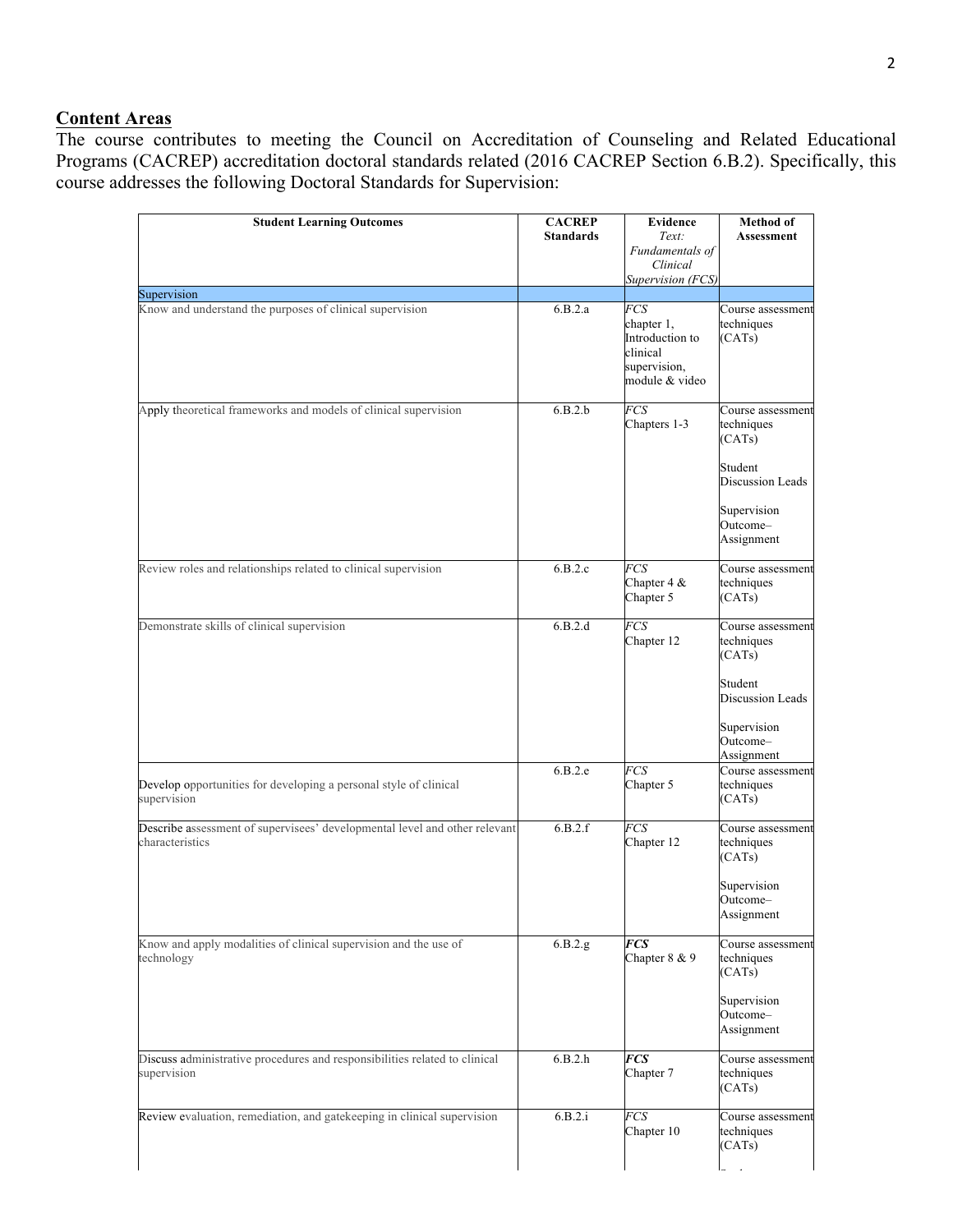| Recognize and apply legal and ethical issues and responsibilities in clinical | 6.B.2.i | <b>FCS</b> | Course assessment |
|-------------------------------------------------------------------------------|---------|------------|-------------------|
| supervision                                                                   |         | Chapter 11 | techniques        |
|                                                                               |         |            | (CATs)            |
|                                                                               |         |            |                   |
|                                                                               |         |            | Student           |
|                                                                               |         |            | Discussion Leads  |
|                                                                               |         |            | Supervision       |
|                                                                               |         |            | Outcome-          |
|                                                                               |         |            | Assignment        |
| Identify and apply culturally relevant strategies for conducting clinical     | 6.B.2.k | <b>FCS</b> | Course assessment |
| supervision                                                                   |         | Chapter 6  | techniques        |
|                                                                               |         |            | (CATs)            |
|                                                                               |         |            | Student           |
|                                                                               |         |            |                   |
|                                                                               |         |            | Discussion Leads  |
|                                                                               |         |            | Supervision       |
|                                                                               |         |            | Outcome-          |
|                                                                               |         |            | Assignment        |

# **Requirements**:

- 1. **Course assessment techniques (CAT's).** This is a discussion format doctoral level seminar course. Regular class attendance and participation in assigned in-class activities including all required weekly postings. Students are expected to prepare for seminar discussions by reading, reflecting, and critiquing the readings before class. Excused absences should be reported to the instructor ahead of time in person or by phone or email in accordance with The University of Toledo Missed Class Policy. You are responsible for all materials covered in classes missed. *Missing a class or being late/posting late for class will result in the student receiving zero (0) points for that class week.* **20% of Final Grade.**
- 2. **Supervision Outcome–Assignment Exercise**. Students will discuss supervision interventions to appropriately assess/measure effectiveness of supervisees. Interventions should be based on empirically-based counseling supervision models. Further discussion of assignment and rubric will be provided in class. **40% of Final Grade.**
- 3. **Student Discussion Leads**. Students will develop their knowledge and skills through interactive engagement. Further discussion of assignment and rubric will be provided in class. **40% of Final**
- Supervision in a particular counseling setting (e.g., schools, residence halls, crisis intervention, mental health delivery, substance abuse treatment, play therapy, etc.)
- Supervision of counselor working with particular clients (e.g., adolescents, older clients, families and/or couples, substance abuse clients, group work, etc.)
- Multicultural issues in supervision (i.e., supervising international counseling students, racial identity development and supervision, etc.)
- Peer supervision
- Group supervision
- Specific ethical and/or legal issues (e.g., vicarious liability, dual relationships, etc.)
- Specific relationship or process issues (e.g., supervisor power, social influence in supervision, supervisee resistance, parallel process, etc.)
- Current trends and issues in supervision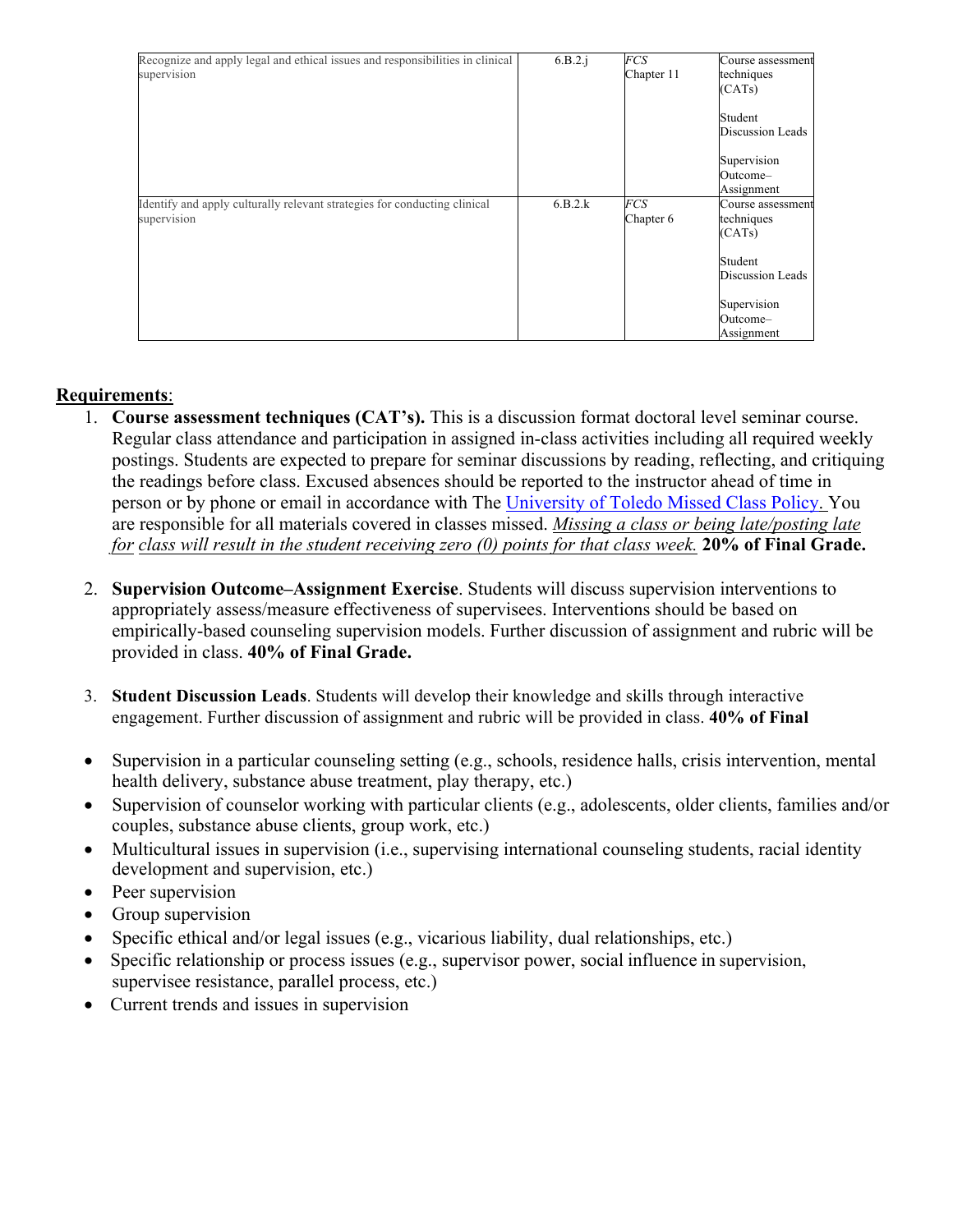**Written assignments** will follow the general guidelines for written English and will comply with APA style. If problems with writing or communication style interfere with effective communication of your ideas, your written assignment will not receive credit. Therefore, it is important that you make sure your assignments are clearly written and free from multiple spelling and grammatical errors.

## **Class Policies:**

**Policy on late or unfinished assignments**: Late assignments are subject to a penalty of 10% of the award for every day they are late up to no credit depending on the specific deadlines noted under each course requirement. A grade of PR will not be awarded except under extraordinary circumstances, such as prolonged illness. If such circumstances arise, it is the student's responsibility to notify the instructor immediately and keep the instructor abreast of the situation. If all assignments are not received by the end of the examination period the student will be awarded an Incomplete. If the assignments are not received by the end of the next semester the Incomplete will be changed to an F. No assignments will be accepted after this date, in other words, the F will stand. Cheating, submitting work other than your own, or plagiarism may result in penalties ranging from an F in the course to expulsion from the university. All students are subject to the University Policy Statement on Academic Dishonesty in the current University Catalog.

### **Communications Policy:**

In accordance with University of Toledo policy all official email communication will **only be sent to students' university email addresses**. It is expected that students will read their email in a timely manner. Students may use laptop computers to take notes in class, when appropriate. However, the instructor considers it disrespectful when students use laptops and/or cell phones to check email, surf websites, or text during class time. Students in violation of this policy will be asked to leave class to tend to their business.

### **Email**:

The University of Toledo issues each student an official UT email address. This email address usually takes the form of firstname.lastname@rockets.utoledo.edu. All email communications about this class will be sent to and all communications from students should be sent from your official UT email address. Students will be expected to check this address regularly for official communications about this class. Email communications about this class will not be sent to personal email accounts and communications from personal email accounts may be blocked by UT spam filters.

### **Grading Procedures/Methods of Evaluation:**

Students submit assignments to the class website each week. They are graded and the grades are posted on the website. There are grading rubrics for each assignment posted on blackboard.

| <b>ULAUC DEAIC</b> |         |       |            |  |
|--------------------|---------|-------|------------|--|
| A                  | 96-100  |       | 70-72      |  |
| A-                 | $91-95$ |       | 67-69      |  |
| $B+$               | 86-90   | II J+ | 63-66      |  |
| B                  | 81-85   |       | 60-62      |  |
| $B -$              | 77-80   | D-    | 57-59      |  |
| $C+$               | 73-76   |       | 56 or less |  |

### **Grade Scale**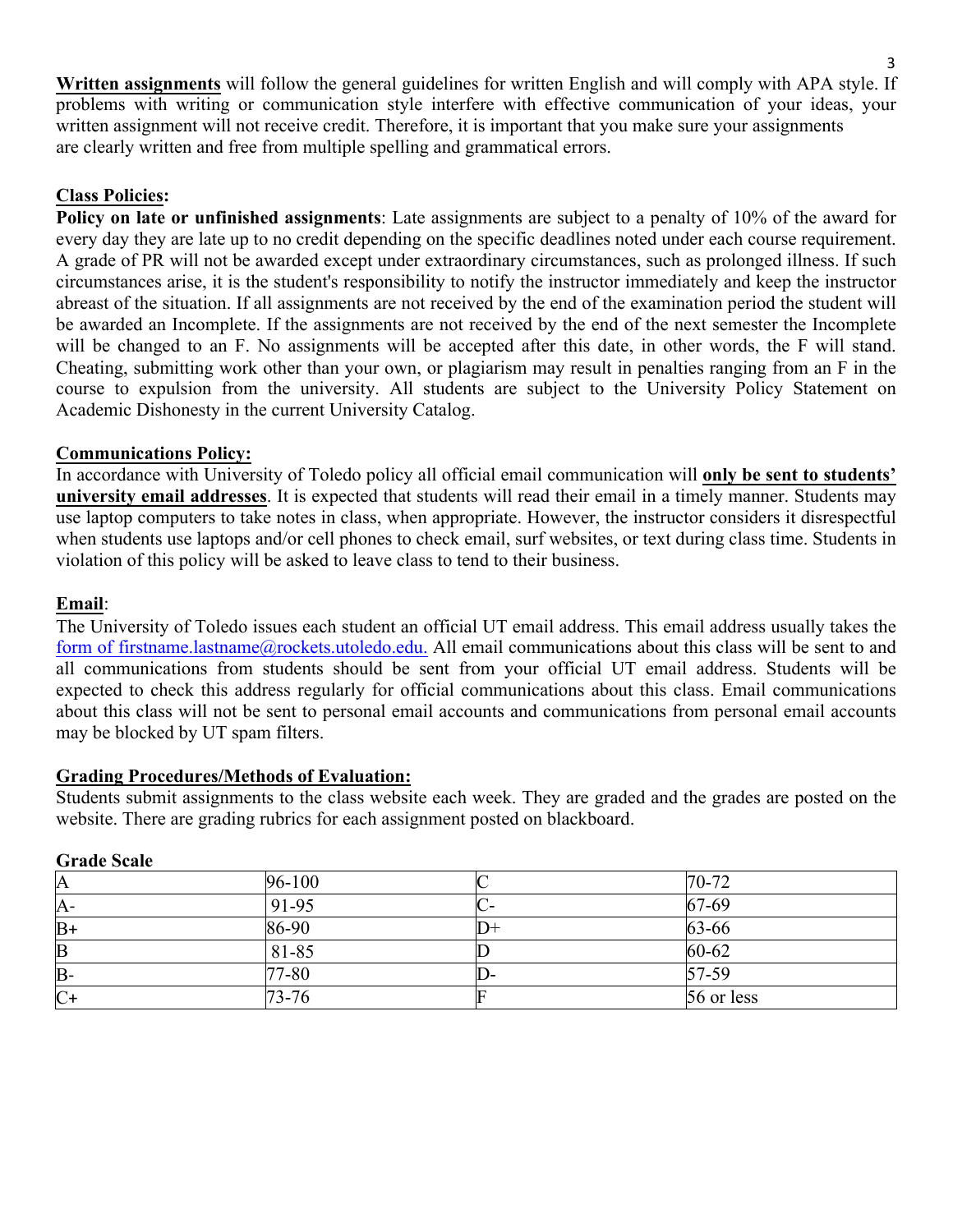A note about recent events: Over the past six months, the U.S. has experienced both the emergence of the global COVID-19 pandemic and the painful consequences of long-endured violence against the Black community in the United States. These events have caused (and continue to cause) fear, stress, and pain for many members of our community, and will continue to impact each of us in various ways throughout this term. Under these circumstances, it is completely normal to feel overwhelmed, anxious, and/or to have difficulty concentrating. I have designed this course with these challenges in mind and am committed to continuing to work with all of you to create a positive and supportive learning environment throughout the term. If recent events are impacting your health, well-being, or schoolwork, I encourage you to make use of the resources the University of Toledo provides, which I have included in **this syllabus.**

### Safety and Health Services for University of Toledo Students\*

Please use the following links to access more information on campus safety and health services:

- Campus Safety: https://www.utoledo.edu/publicsafety/
- Counseling Center: https://www.utoledo.edu/studentaffairs/counseling/
- University Health Centers: https://www.utoledo.edu/healthservices/student/

#### **Nondiscrimination Policy:**

According to policy number 3364-50-02, "The University of Toledo does not discriminate on the basis of race, color, religion, sex, age, national origin, ancestry, sexual orientation, gender identity and expression, military or veteran status, the presence of a disability, genetic information, familial status, political affiliation, or participation in protected activities in its provision of employment and educational opportunities."

Discrimination of any sort **WILL NOT BE TOLERATED UNDER ANY CIRCUMSTANCE**. Evidence of discrimination may result in dismissal from class or program.

#### **Policy Statement on Academic Dishonesty**:

Any student found cheating on a test or assignment or any student who represents the work of another person as his or her own on any of the papers, projects, presentations, or assignments will be subject to penalties ranging from a grade of zero (0) on the assignment to an F in the course to expulsion from the University. All students are subject to the University Policy Statement on Academic Dishonesty in the current Catalog and the Department Policy on Plagiarism which is posted on the Department website.

Academic dishonesty will not be tolerated. Among the aims of education are the acquisition of knowledge and development of the skills necessary for success in any profession. Activities inconsistent with these aims will not be permitted. Students are responsible for knowing what constitutes academic dishonesty. If students are uncertain about what constitutes plagiarism or cheating they should seek the instructor's advice. Examples of academic dishonesty include, but are not limited to:

- Plagiarizing or representing the words, ideas or information of another person as one's own and not offering proper documentation;
- Giving or receiving, prior to an examination, any unauthorized information concerning the content of that examination;
- Referring to or displaying any unauthorized materials inside or outside of the examination room during the course of an examination;
- Communicating during an examination in any manner with any unauthorized person concerning the examination or any part of it;
- Giving or receiving substantive aid during the course of an examination;
- Commencing an examination before the stipulated time or continuing to work on an examination after the announced conclusion of the examination period;
- Taking, converting, concealing, defacing, damaging or destroying any property related to the preparation or completion of assignments, research or examination;
- Submitting the same written work to fulfill the requirements for more than one course.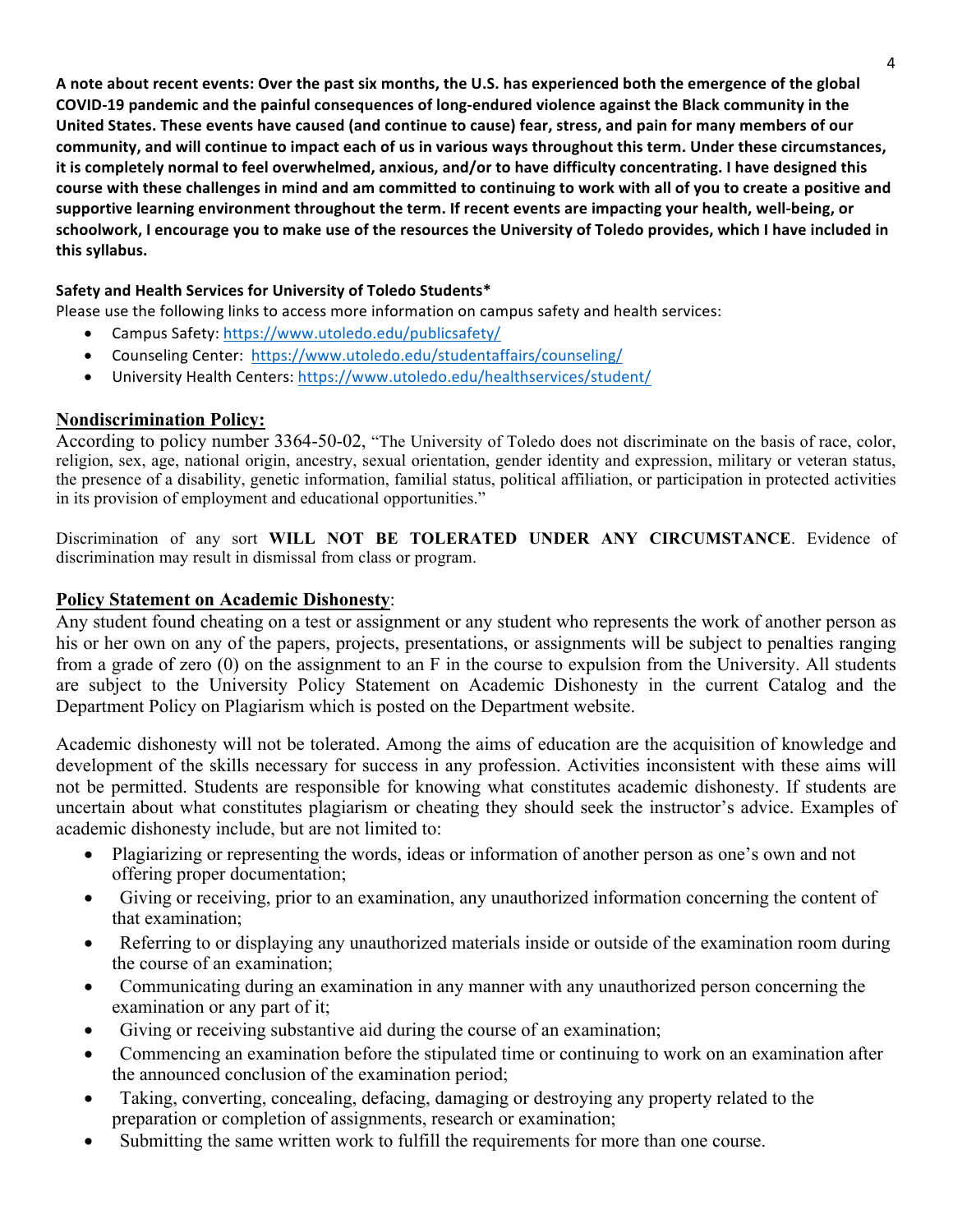While academic integrity is particularly the responsibility of the student, the faculty members also have a responsibility. Assignments and tests should be constructed and proctored so as to discourage academic dishonesty. Faculty members are expected to inform their students explicitly as to what materials and procedures are authorized for use in the preparation of assignments or in examinations (e.g., the use of calculator, computer, text materials, etc.). Should cases of academic dishonesty be found among students, the instructor may choose to counsel the student, or the following sanctions may be imposed: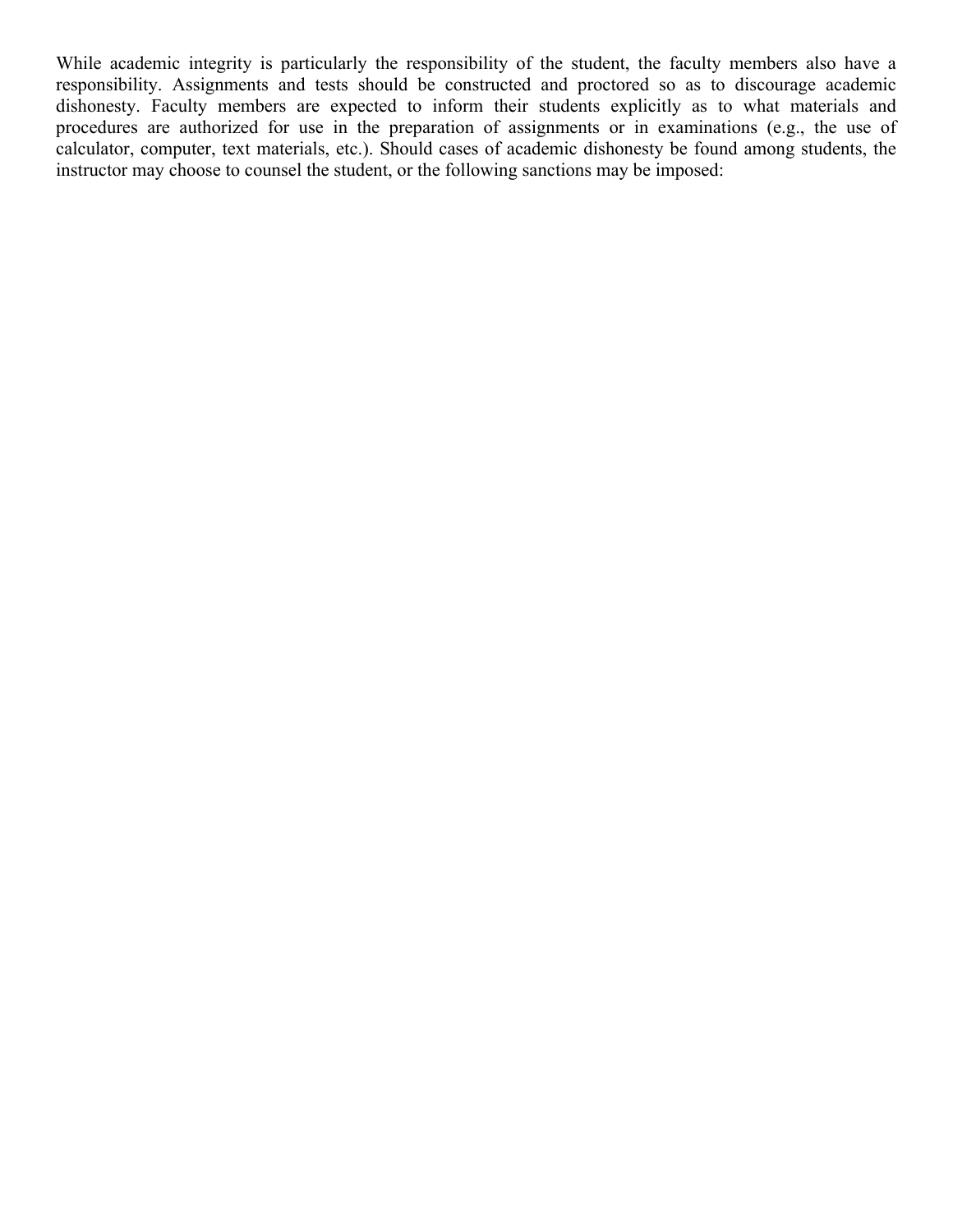- The student may be assigned an F for the work in question.
- The student may be assigned an F for the course. In this case the instructor should inform the Dean and the student of this action. The Dean will make certain that the student receives the F grade and is not permitted to withdraw from the course.
- The student may be placed on probation or suspended for some definite period of time, dismissed or expelled by the Dean if either the seriousness of the offense or a record of repeated offenses warrants it. A notation that such a sanction has been imposed will be made part of the student's permanent record. It is expected that the Dean will consult with the instructor and the student in making such a judgment, and that the Dean will notify the student of the sanction imposed and of the appeals procedure.

A student found to be academically dishonest by a faculty member may appeal according to procedures approved by the respective colleges. The procedures for making a final appeal to the Student Grievance Committee may be found in the Student Handbook.

## **Electronic Devices**:

Students have the instructor's permission to record lectures as long as this can be done unobtrusively. Ringing and beeping pagers and cell phones are disruptive to the classroom learning environment. As a courtesy to others, I expect students will turn off audible signals for these devices while attending class. Students may use laptop computers to take notes in class, when appropriate. The instructor considers it disrespectful, however, when students use laptops, PDAs, and/or cell phones to check email, surf websites, or send/receive text messages during class time. Any student who experiences the need to surf the web, text, or email during class time should leave class until such time as the student is able to fully participate in and contribute to the learning process. Students in violation of this policy will be asked to leave class to tend to their business. "Ability to return" will be determined by conference between the student and the instructor.

### **Confidentiality**:

Given the nature of counselor education, there will be the need to use examples or demonstrations during the course of instruction. Students will be expected to maintain confidentiality and to respect the right to privacy of others and their fellow students. In addition, test security will be honored since there will be demonstrations of actual instruments.

### **Drop/Withdrawal**:

Students who drop or withdraw from the course must notify the instructor in writing. Failure to notify the instructor shall result in the student being considered absent without leave from the class and the student shall be considered responsible for all work missed.

### **Weather**:

In the event of a major snow or ice storm or other inclement weather, the University will announce class cancellations, delay of classes and changes to administrative office hours through the UT Alert text messaging system, e-mail, the UT home page at utoledo.edu, myUT.utoledo.edu, the UT snow line, 419.530.SNOW (7669), and on local radio and television stations. You can sign up for UT Alert at http://myUT.utoledo.edu. The University's policy is to remain open whenever possible to minimize interruption of teaching and research. It is also the University's policy that the hospital never closes.

### **Student Evaluations**:

At the conclusion of the academic term, students will have an opportunity to evaluate the instructor and the course. This is done anonymously and used as a means to improve instruction, course content, and the overall curriculum. Your comments, suggestions, and feedback are taken seriously and contribute significantly to course and program improvement. You are strongly encouraged to complete a course evaluation.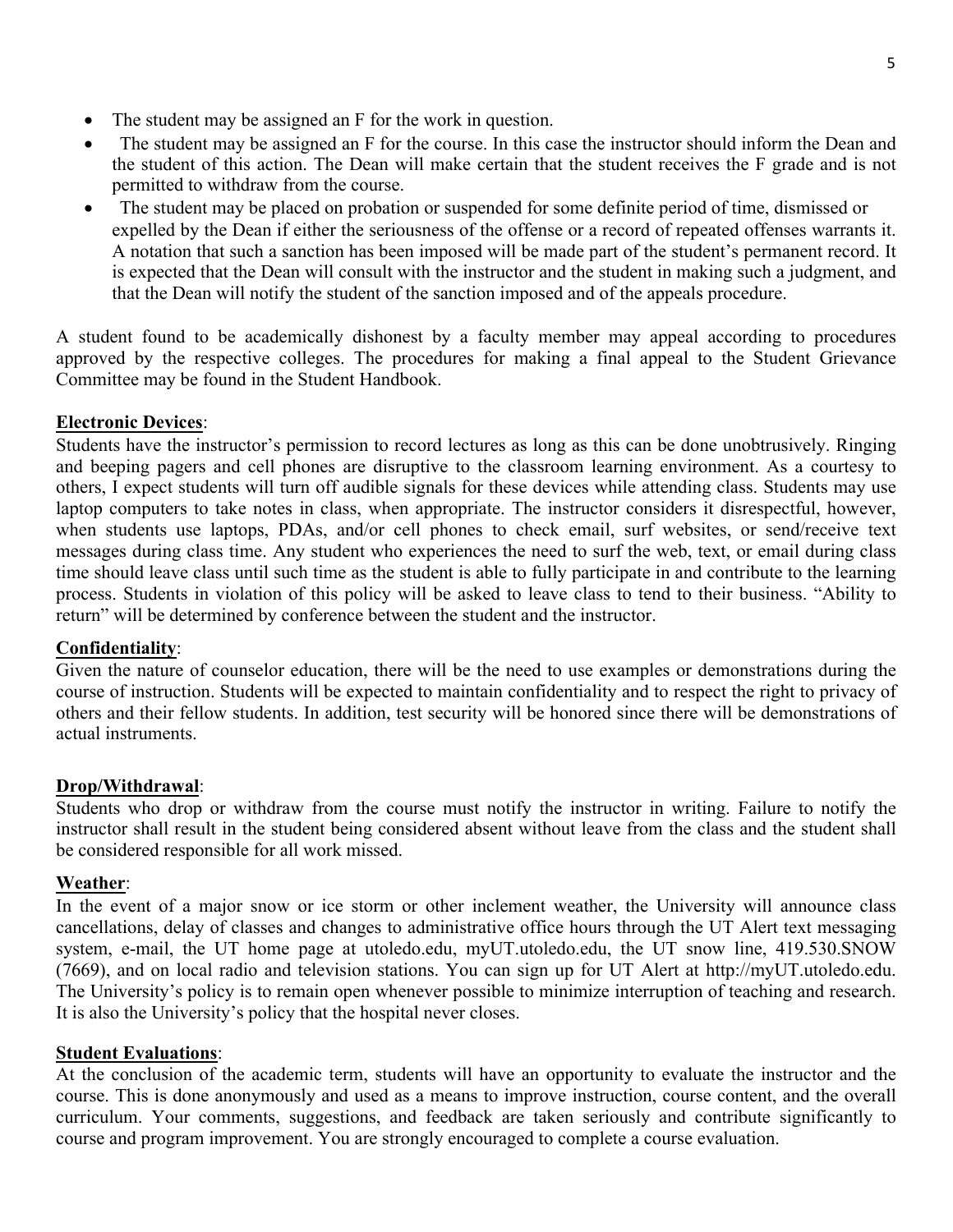#### **Course Changes**:

The course schedule, requirements, procedures, contents, etc., are subject to change by the instructor once the course is underway. Students will be apprised of any changes during regular class meetings.

#### **Student Accommodations:**

The University of Toledo is committed to providing equal opportunity and access to the educational experience through the provision of reasonable accommodations. For students who have an accommodations memo from Student Disability Services, it is essential that you correspond with me as soon as possible to discuss your disability-related accommodation needs for this course. For students not registered with Student Disability Services who would like information regarding eligibility for academic accommodations due to barriers associated with a potential disability, please contact the Student Disability Services Office

**ADA Compliance**: The University of Toledo provides educational opportunities to people with disabilities and complying with the ADA, Section 503 and Section 504 of the Rehabilitation Act of 1973 ("the Rehabilitation Act") and other applicable federal and state laws and regulations that prohibit discrimination on the basis of disability. UT Policy Number 3364-50-03

| Contact Information:                     |
|------------------------------------------|
| Office of Accessibility; Rocket          |
| Hall Room 1820                           |
| Phone: 419.530.4981                      |
| TTY/VP: 419 530 2612                     |
| Fax: 419 530 6137                        |
| Email: OfficeOfAccessibility@utoledo.edu |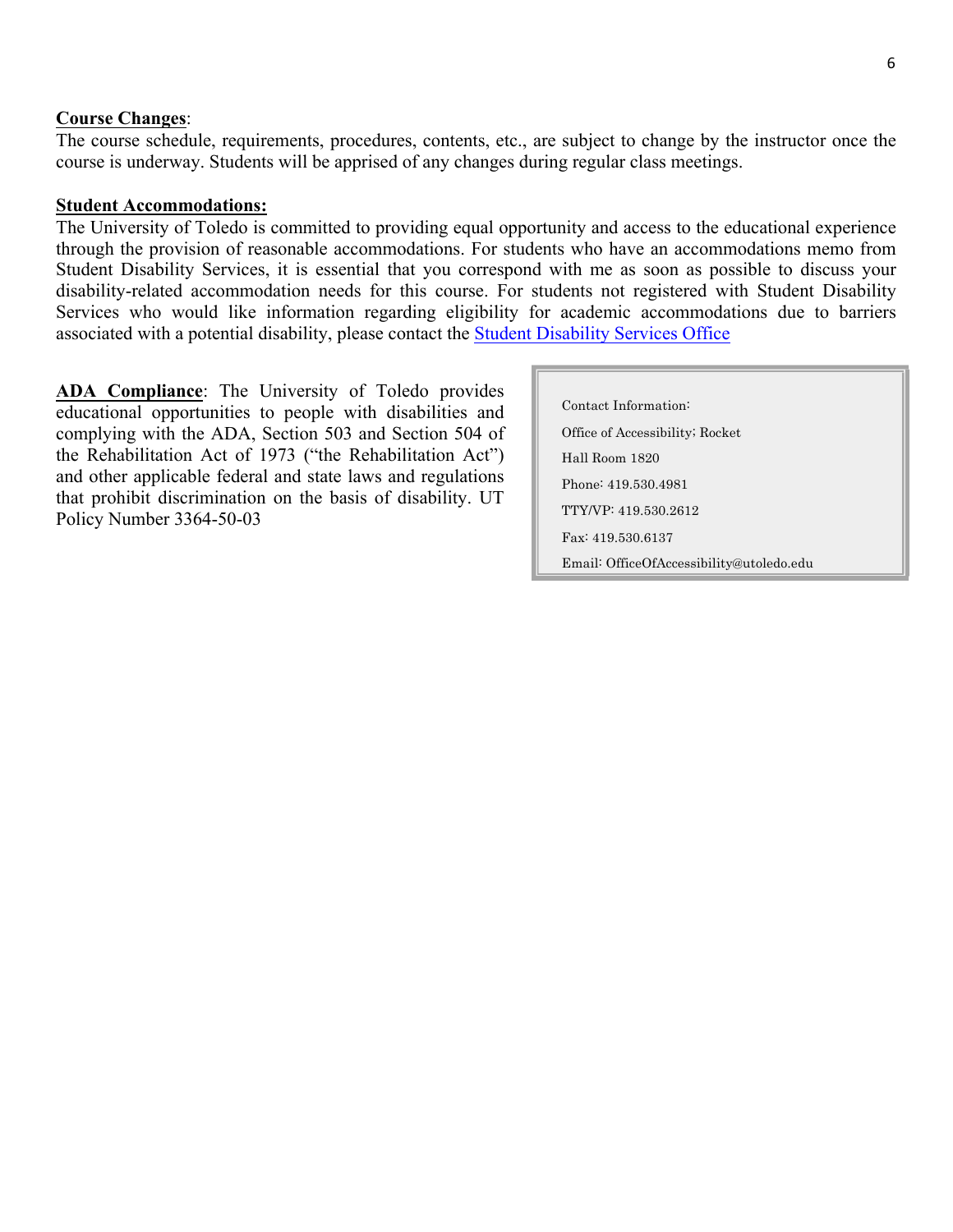Course Schedule

| Date<br>(Assigned Week) | <b>Topic</b>                                                                                                                                                                                                             |  |
|-------------------------|--------------------------------------------------------------------------------------------------------------------------------------------------------------------------------------------------------------------------|--|
| Week 1 Aug 20           | Review of the Syllabus for COUN 7510<br><b>Expectations in Supervision</b>                                                                                                                                               |  |
| Week 2 Aug 27           | Introduction to Clinical Supervision<br>Ethical and Legal Foundations for Supervision Practice<br>(B&G, Ch. 1 & 11)                                                                                                      |  |
| Week 3 Sep 3            | Multicultural Supervision<br>(B&G, Ch.6)                                                                                                                                                                                 |  |
| Week 4 Sep 10           | Supervision Models (Part I): Psychotherapy-Based and Developmental Models<br>(B&G, Ch. 2)                                                                                                                                |  |
| Week 5 Sep 17           | Supervision Models (Part II): Process Models and Second-Generation Models<br>(B&G, Ch.3)                                                                                                                                 |  |
| Week 6 Sep 24           | Supervisory Relationships: Triadic and Dyadic Systems<br>(B&G, Ch. 4)                                                                                                                                                    |  |
| Week 7 Oct 1            | Supervisory Relationships: Supervisee and Supervisor Factors<br><b>B&amp;G</b> , Ch. 5)                                                                                                                                  |  |
| Week 8 Oct 8            | Organizing the Supervision Experience<br>(B&G, Ch. 7)                                                                                                                                                                    |  |
| Week 9 Oct 15           | <b>Individual Supervision</b><br><b>B&amp;G, Chs. 8)</b>                                                                                                                                                                 |  |
| Week 10 Oct 22          | Group Supervision and Live Supervision<br>(B&G, Chs. 9)                                                                                                                                                                  |  |
| Week 11 Oct 29          | All Ohio Counselors Conference October 28-30 <sup>th</sup> 2020                                                                                                                                                          |  |
|                         | *Write a summary about a session you attended related to clinical supervision<br><b>Or</b><br>*Find a peer reviewed article related to clinical supervision (published in 2020)<br>and write a summary about the article |  |
| Week 12 Nov 5           | Facilitating Career-Long Professional Development<br>(B&G, Ch. 12)                                                                                                                                                       |  |
| Week 13 Nov 12          | Dr. Dari<br>Review of Supervision Resources and Tools                                                                                                                                                                    |  |